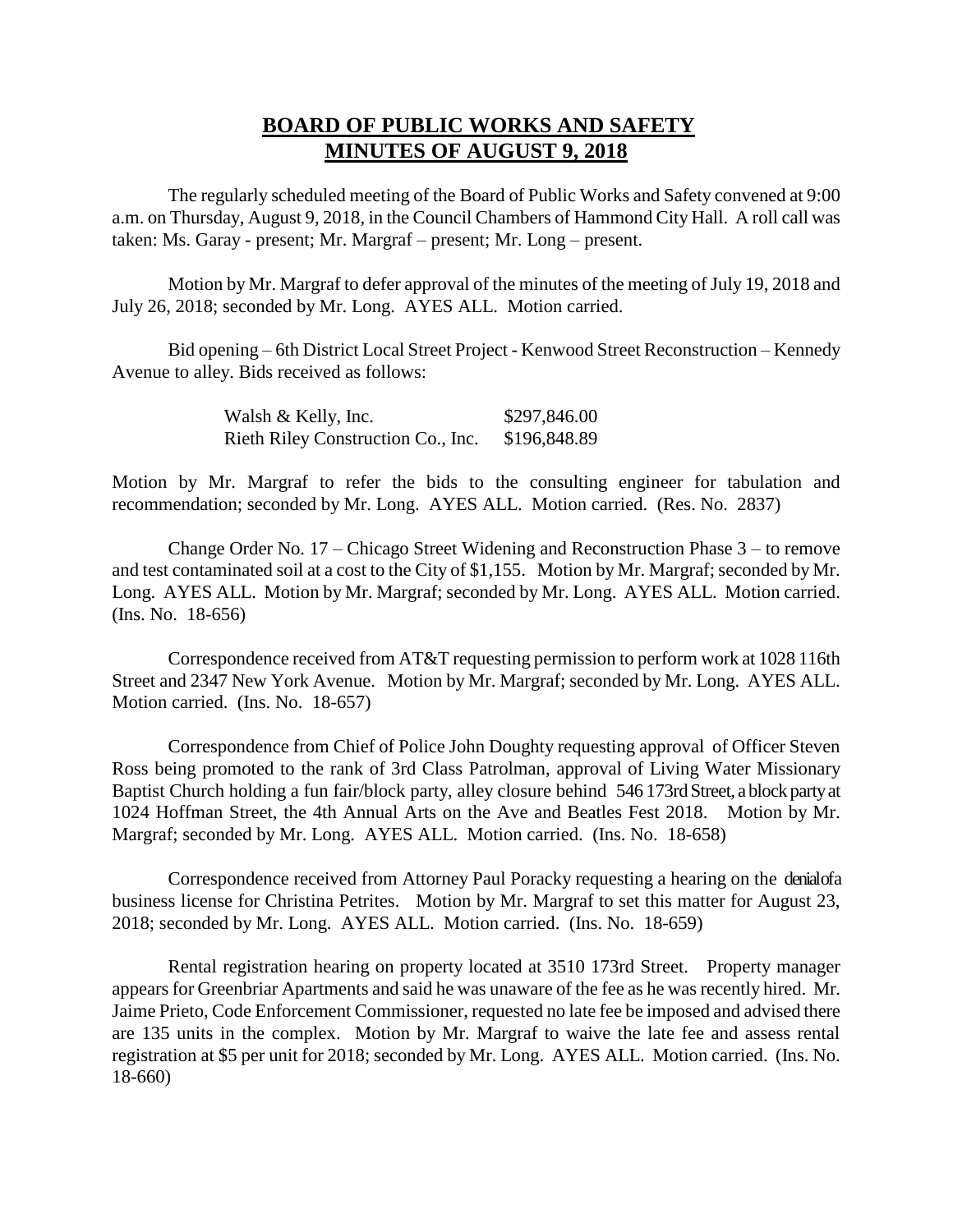Rental registration hearing on property located at 935 Becker Street. Property manager of CAPS, LLC appears, said he was unaware of the fee as this is his third week on the job. Mr. Prieto said both 2017 and 2018 are due on the one (1) unit and requested one (1) late fee due to prior issues with CAPS, LLC. Motion by Mr. Margraf to assess one (1) \$500 late fee for 2018 and rental registration of \$5 per unit for both 2017 and 2018; seconded by Mr. Long. AYES ALL. Motion carried. (Ins. No. 18-661)

Rental registration hearing on property located at 7014 Van Buren Avenue. Property manager for CAPS, LLC appears. Mr. Prieto said 2018 is due and requested no late fee be assessed. Motion by Mr. Margraf to waive the late fee and assess rental registration at \$5 per unit for 2018; seconded by Mr. Long. AYES ALL. Motion carried. (Ins. No. 18-662)

Rental registration hearing on property located at 634 119th Street. Property owner appears. Mr. Prieto said 2018 is due and there are no issues with the property. Motion by Mr. Margraf to waive the late fee and assess rental registration at \$5 per unit for 2018; seconded by Mr. Long. AYES ALL. Motion carried. (Ins. No. 18-663)

Correspondence received requesting rental registration hearings. Motion by Mr. Margraf to set these matters for hearing on September 6, 2018; seconded by Mr. Long. AYES ALL. Motion carried. (Ins. No. 18-664)

Contract for Demolition Services with JM Industrial Services, Inc. in the amount of \$126,565 for the demolition of 537 173<sup>rd</sup> Street (garage), 1530 – 32 174<sup>th</sup> Street, 3921 176<sup>th</sup> Place, 7627 Birch Avenue, 1009 Carroll Avenue, 24 C5ondit Street, 233 – 325 Kenwood Street, 7540 Linden Avenue, 14 – 16 Rimbach Street, 2040 Sherman Street, 2123 Sherman Street, 717 Sibley Street, 36 Williams Street and 6935 Woodward Avenue. Motion by Mr. Margraf; seconded by Mr. Long. AYES ALL. Motion carried. (Ins. No. 18-665)

Correspondence received from New Salem M.B. Church Inc. requesting police presence at a community outreach Saturday, August 25, 2018 at the Hammond bus turnaround, 452 Sibley Street, from 10:00 a.m. to noon. Motion by Mr. Margraf; seconded by Mr. Long. AYES ALL. Motion carried. (Ins. No. 18-666)

Correspondence received from the Whiting Lions Club requesting street closure of the first 250 feet of the 1900 block of Atchison Avenue from 119th Street to the alley behind the Knights of Columbus Hall, Thursday, August 16, 2018 from 3:00 p.m. to 8:00 p.m. for the Battle of 119th Street BBQ and six (6) street barricades also requested. Motion by Mr. Margraf; seconded by Mr. Long. AYES ALL. Motion carried. (Ins. No. 18-667)

Garage Sale Permits submitted for approval. Motion by Mr. Margraf; seconded by Mr. Long. AYES ALL. Motion carried. (Ins. No. 18-668)

Under Matters from Other Board Members, Mr. Margraf received a request for a block party for the 4800 block of Beech Avenue, with resident's signatures, for August 25, 2018 from 3:00 p.m. to 8:00 p.m. Motion by Mr. Margraf; seconded by Mr. Long. AYES ALL. Motion carried. (Ins.